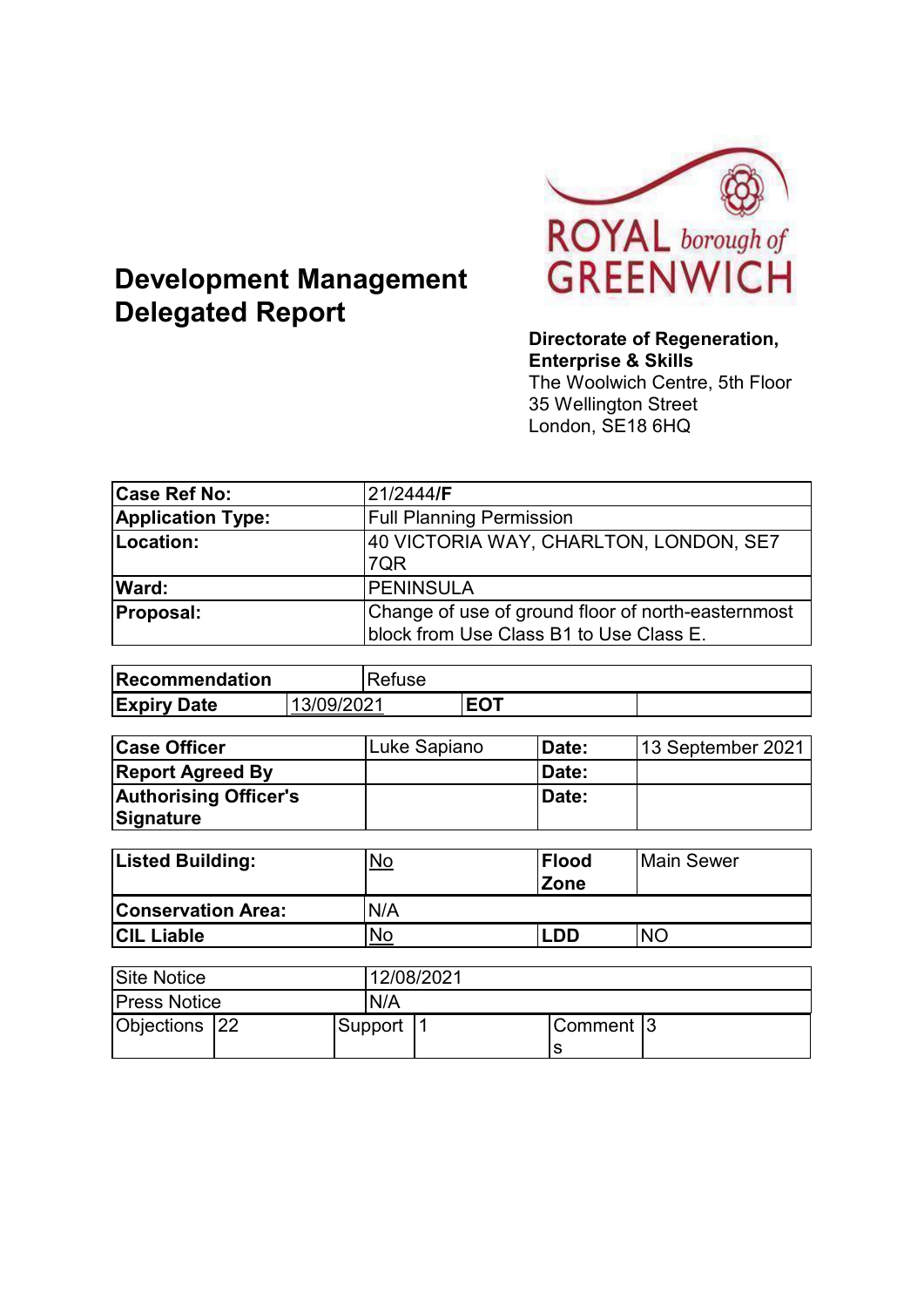## **Description of Site Context**

The application site comprises the ground floor of the north-eastern most block in the development site known as 40 Victoria Way, Charlton, London, SE7 7QR. The application building is a three storey block with a contemporary design and was approved as part of the wider development of the surrounding area in application 17/1795/F which was granted on 27th March 2018 for:

*"Demolition of existing warehouse and redevelopment of the site to provide 330 residential units in blocks ranging from 2-10 storeys, creation of 439 sqm of community floorspace (Use Class D1) in a part 1 / 2 storey block, 999 m2 (Use Class B1) in a 3-storey block, 144 car parking spaces and associated cycle parking, refuse and landscaping."*

The application site is not in a conservation area and does not affect the setting of a listed or locally listed building.

#### **Proposed Development**

Planning permission is sought for the change of use of the application site from class B1(a) to Class E. Condition 8 of application 17/1795/F set out the below:

*"The individual areas of commercial floor space hereby approved shall be utilised only in accordance with the uses as identified on drawing D4200-A\_rev06 + D4201-A\_rev05 and for no other purpose whether permitted under the Town and Country Planning (Use Classes) Order 1987 (as amended) or the Town and Country Planning (General Permitted Development) Order 2015 (as amended)."*

The submitted supporting statement sets out that the B1 use approved has not yet been implemented at the application site. No external alterations are proposed to the existing building. The proposed ground floor area to be converted would be 218sqm.

Site Visit: Normally a site visit would have been undertaken as part of the assessment of the application. In this instance no site visit has been undertaken due to the current Covid-19 restrictions. Officers have used digital means of viewing the property remotely, so as to assess the impact of the development both in terms of its design and appearance and impact of the amenity of adjoining owner/occupiers. Due to the limited nature of the development, officers were satisfied in this instance that a full assessment of the application could be undertaken without a physical site visit taking place.

| <b>Relevant Planning History:</b> |                                                                                                                                                         |           |         |                          |            |
|-----------------------------------|---------------------------------------------------------------------------------------------------------------------------------------------------------|-----------|---------|--------------------------|------------|
| App<br>Number:                    | 17/1795/F                                                                                                                                               | Decision: | Approve | <b>Decision</b><br>Date: | 04/09/2017 |
| Address:                          | 40 Victoria Way, Charlton, SE7 7QS                                                                                                                      |           |         |                          |            |
| Description:                      | Demolition of existing warehouse and redevelopment of the site to provide<br>330 residential units in blocks ranging from 2-10 storeys, creation of 439 |           |         |                          |            |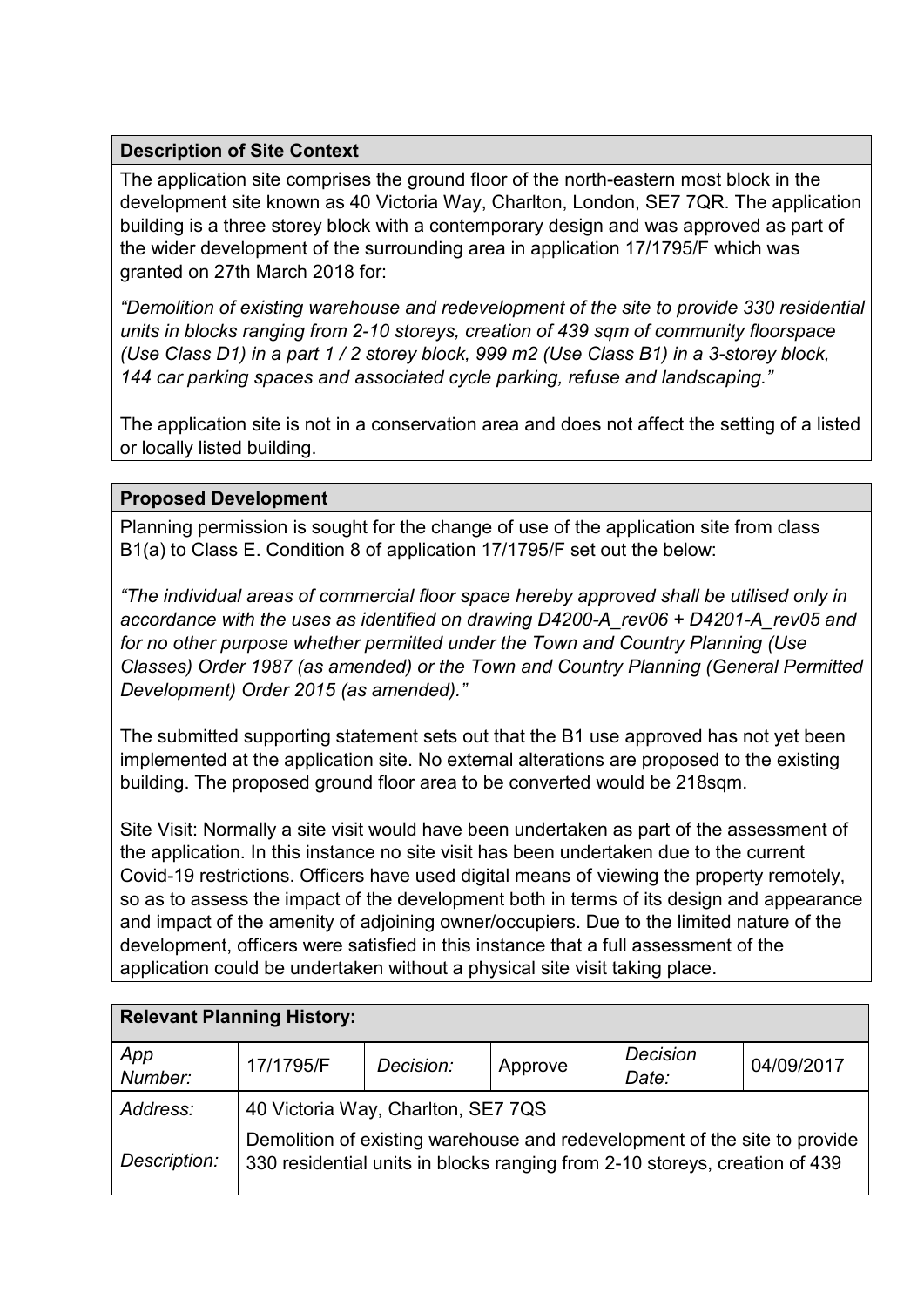| sqm of community floorspace (Use Class D1) in a part 1 / 2 storey block, |
|--------------------------------------------------------------------------|
| 999 m2 (Use Class B1) in a 3 storey block, 144 car parking spaces and    |
| associated cycle parking, refuse and landscaping. The proposal affects   |
| the setting of a listed building (Fossdene Primary School - Grade II).   |

| App<br>Number: | 19/2798/SD                                                                                                                                                  | Decision: | Ongoing | Decision<br>Date: | Ongoing |  |
|----------------|-------------------------------------------------------------------------------------------------------------------------------------------------------------|-----------|---------|-------------------|---------|--|
| Address:       | 40 Victoria Way, Charlton, SE7 7QS                                                                                                                          |           |         |                   |         |  |
| Description:   | Submission of details pursuant to the discharge of Condition 10<br>(Commercial Marketing Plan) of planning permission dated 27/03/2018<br>(Ref: 17/1795/F). |           |         |                   |         |  |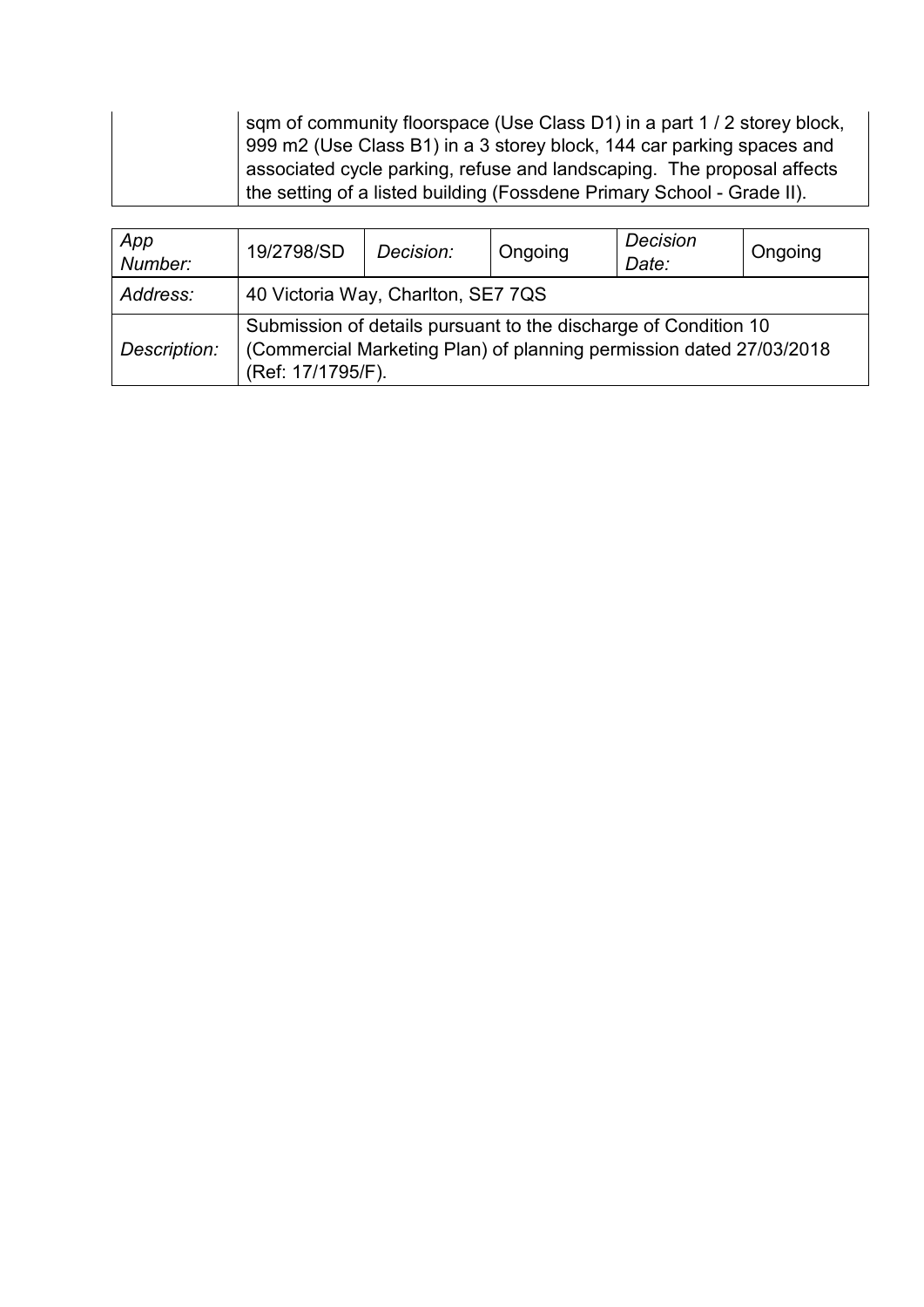| App<br>Number: | 19/2813/110<br>6                                                                                                                                                                 | Decision: | Ongoing | Decision<br>Date: | Ongoing |
|----------------|----------------------------------------------------------------------------------------------------------------------------------------------------------------------------------|-----------|---------|-------------------|---------|
| Address:       | 40 Victoria Way, Charlton, SE7 7QS                                                                                                                                               |           |         |                   |         |
| Description:   | Submission of details pursuant to the discharge of Schedule 8, Clause 2.2<br>(Delivery of B1 Use- Marketing Plan) of legal agreement dated 27/03/2018<br>(Reference: 17/1795/F). |           |         |                   |         |

## **Pre-Commencement & Planning Enforcement**

| Had works commenced on site (all or in part) in relation to that proposed<br>on the date upon which the application was submitted? | <b>NO</b> |
|------------------------------------------------------------------------------------------------------------------------------------|-----------|
| Is the development proposed the subject of a related enforcement case?                                                             | <b>NO</b> |

#### **Neighbour Notification**

Thirty-two (32) neighbouring properties, three (3) councillors, the Charlton Society, The Charlton Central Residents Association and the East Greenwich Residents Association were notified on the 9<sup>th</sup> of August 2021.

In addition, a site notice was erected on the  $12<sup>th</sup>$  of August 2021.

Twenty six (26) representations were received, with twenty two (22) in objection to the proposed development. A summary of the representations are provided below:

- Concern that the development would result in increased antisocial behaviour

*Officer Comment:* The principle of the change of use to a wide variety of uses under Class E is not considered to result in the increase in antisocial behaviour at the site.

- Concern that increased traffic associated with the use would mean that there would be pollution impacts, including sound pollution.

**Officer Comment:** These aspects of the proposed development are addressed elsewhere within this report.

Concern that there is not enough parking on site and that the development would result in parking issues.

*Officer Comment:* These aspects of the proposed development are addressed in the "Transport/ Highways" aspect of the report below.

- Concern that there is no need for a convenience store at this location.

*Officer Comment:* These aspects of the proposed development are addressed in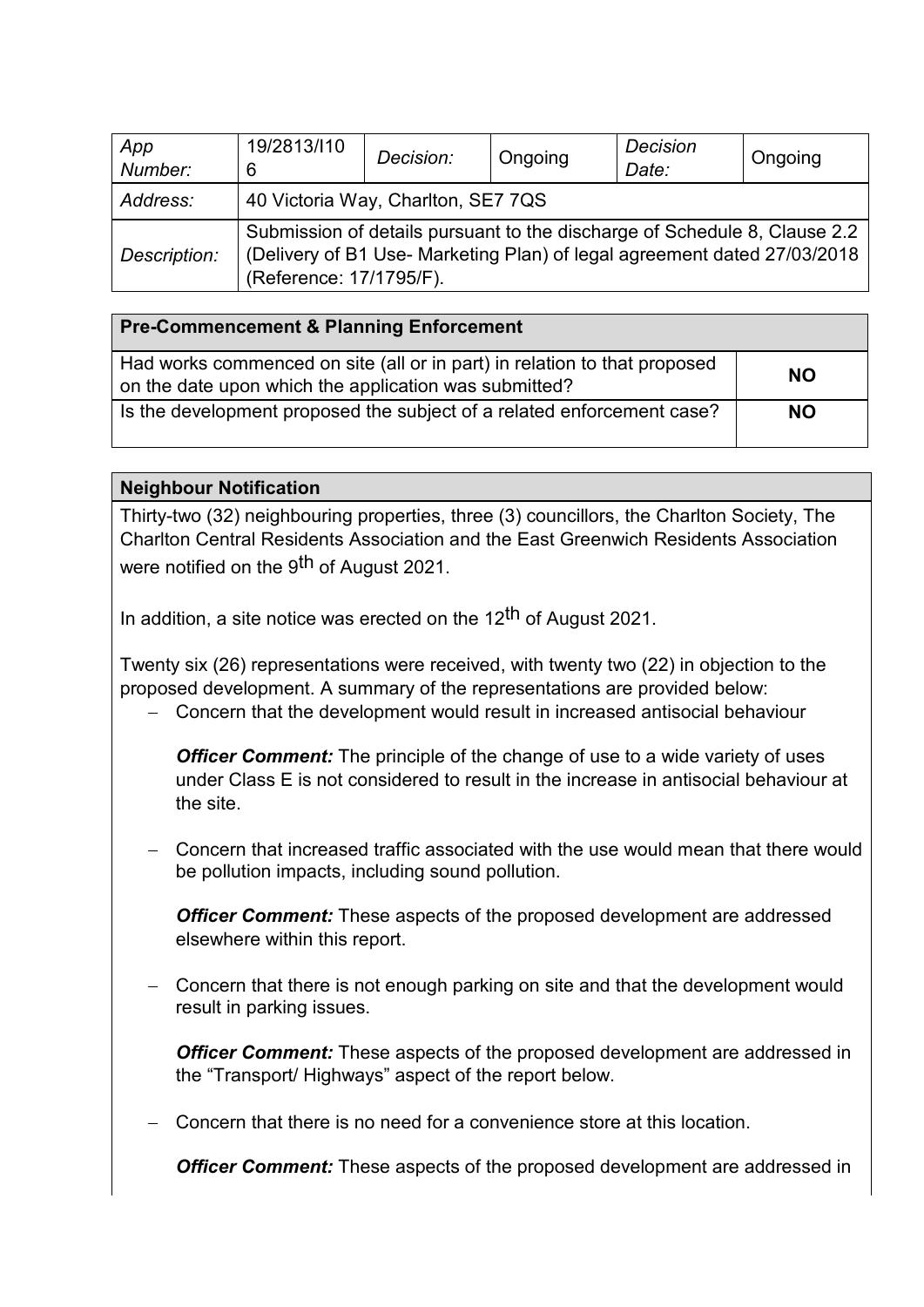the "Principle of development" section of the report below.

- Concern that the development would impact on surrounding house prices.

*Officer Comment:* This is not a planning consideration.

- Concern that extra waste collection associated with the use would cause unacceptable traffic impacts.

*Officer Comment:* These aspects of the proposed development are addressed in the "transport/ highways" impacts of the report below.

- Concern that the development would bring non-residents into the estate.

*Officer Comment:* The approved open areas of the estate are public places. There are no current restrictions for non-residents to access the estate and so the development would not have any impact to this fact beyond the existing lawful situation.

- Concern that the site is near to a nursery and alcohol being purchased opposite would be irresponsible.

*Officer Comment:* The principle of uses falling within Class E existing opposite a nursery is well established across the country. Young children are not legally allowed to purchase alcohol.

- Concern that this use of the site was not originally consulted on as is currently proposed during the initial proposals for 40 Victoria Way.

*Officer Comment:* This is not a planning consideration as all applications are assessed on their own merits.

| <b>Internal and Statutory Consultation</b> |                                                                                                                                                                                                                             |  |  |  |
|--------------------------------------------|-----------------------------------------------------------------------------------------------------------------------------------------------------------------------------------------------------------------------------|--|--|--|
| <b>Waste Services:</b>                     | "Can we please clarify with the applicant whether the bin<br>store, as shown on the proposed drawing of the ground<br>floor, is only for the use of the ground floor or for the<br>residential units of the block as well?" |  |  |  |
| Transport and Highways:                    | "Given the limited size it is expected that the trips to the<br>convenience store will be limited and possibly from a local<br>catchment.                                                                                   |  |  |  |
|                                            | Subject to all deliveries being made within the site and<br>none on Victoria Way, no highway objection is raised."                                                                                                          |  |  |  |
| Environmental Health:                      | No response received.                                                                                                                                                                                                       |  |  |  |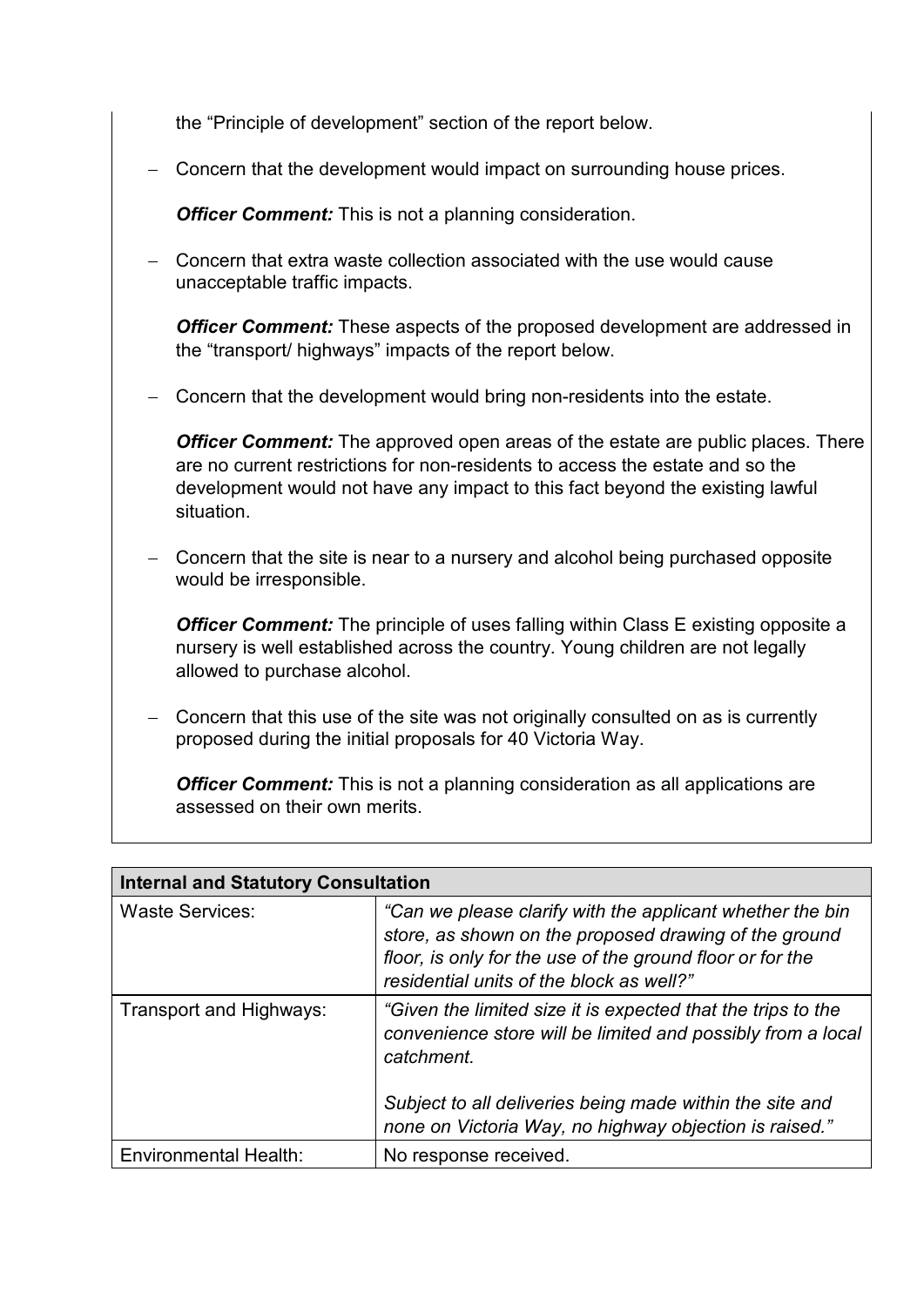| <b>Development Plan Context:</b>                    |                                                                                                                                                                                                                                                                                                                                                                                                                                                                                                                                                                         |
|-----------------------------------------------------|-------------------------------------------------------------------------------------------------------------------------------------------------------------------------------------------------------------------------------------------------------------------------------------------------------------------------------------------------------------------------------------------------------------------------------------------------------------------------------------------------------------------------------------------------------------------------|
| <b>National Planning Policy</b><br>Framework (2021) | Chapter 9 – Promoting Sustainable Transport<br>Chapter 6 – Building a strong, competitive economy                                                                                                                                                                                                                                                                                                                                                                                                                                                                       |
|                                                     | Chapter 12 - Achieving Well-Designed Places                                                                                                                                                                                                                                                                                                                                                                                                                                                                                                                             |
| The London Plan (2021).                             | GG5 - Growing a Good Economy<br>Policy D3 – Optimising site capacity through the design<br>led approach<br>Policy D14 - Noise<br>Policy SI7 - Reducing waste and supporting the circular<br>economy<br>Policy SI8 – Waste Capacity and Net Waste Self<br>Sufficiency<br>Policy E1 - Offices<br>Policy E2 - Providing Suitable Business Space<br>Policy E8 - Sector growth opportunities and clusters<br>Policy E9 - Retail, Markets and Food Takeaways<br>Policy T2 - Healthy Streets<br>Policy T5 - Cycling<br>Policy T6 - Car Parking<br>Policy T6.1 - Retail Parking |
| Royal Greenwich Local Plan:                         | Policy DH1 - Design                                                                                                                                                                                                                                                                                                                                                                                                                                                                                                                                                     |
| Core Strategy with Detailed                         | Policy DH(b) - Protection of Amenity for Adjacent                                                                                                                                                                                                                                                                                                                                                                                                                                                                                                                       |
| Policies "Core Strategy" (July                      | Occupiers                                                                                                                                                                                                                                                                                                                                                                                                                                                                                                                                                               |
| 2014)                                               | Policy E(a) - Pollution<br>Policy EA(a) - Local Employment Sites                                                                                                                                                                                                                                                                                                                                                                                                                                                                                                        |
|                                                     | Policy IM4 - Sustainable Travel                                                                                                                                                                                                                                                                                                                                                                                                                                                                                                                                         |
|                                                     | Policy IM(a) – Impact on the Road Network                                                                                                                                                                                                                                                                                                                                                                                                                                                                                                                               |
|                                                     | Policy IM(b) - Walking and Cycling                                                                                                                                                                                                                                                                                                                                                                                                                                                                                                                                      |
|                                                     | Policy IM(c) - Parking Standards                                                                                                                                                                                                                                                                                                                                                                                                                                                                                                                                        |
|                                                     | New Developments: Guidance Notes for the Storage and Collection of Waste<br>and Recycling Materials for the Royal Borough of Greenwich (May 2018)                                                                                                                                                                                                                                                                                                                                                                                                                       |

## **Principle of Development:**

The overriding objective of the Royal Greenwich policy framework is to deliver high quality development which improves the quality and distinctive identity of places and contributes to their success and the area's popularity as somewhere to live, work and stay.

The original application sought the demolition of the existing warehouse building, which provided a total of 11,500 m2 of Storage and Distribution (Class B8) and Office (at the time of approval Class B1). The original proposal therefore sought to remove all employment floorspace with the exception of a 3-storey block, the subject of this application, which would have provided a total of 999 sqm in total of office floorspace within the north eastern block of the development. 439 sqm of nursery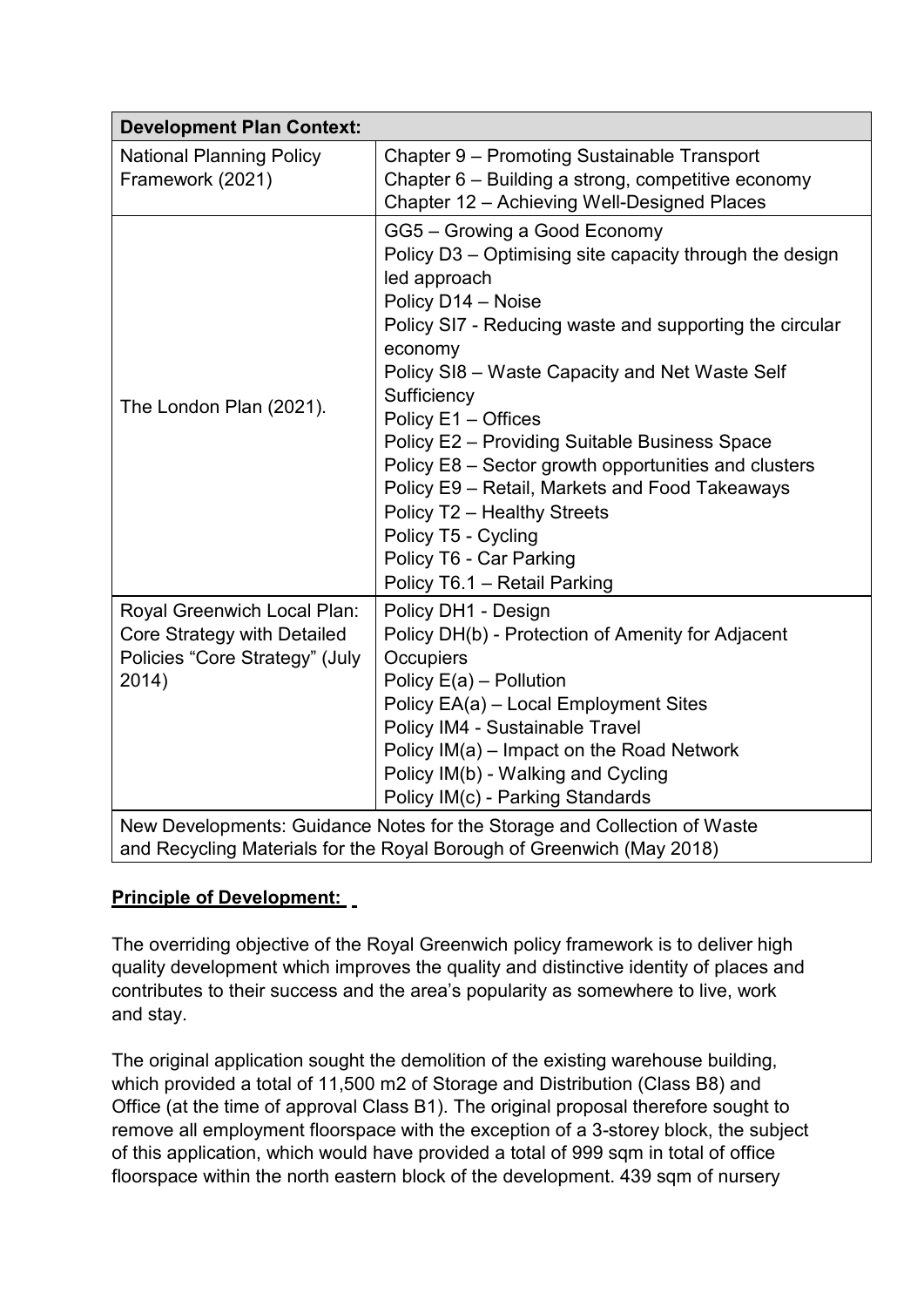accommodation was also provided within the development, resulting in a total of 1438 sqm of proposed employment floorspace across the entire development. Whilst the overall reduction of employment floorspace was considered significant, this was justified as the combined employment potential of the development was 107 jobs compared to the 9 jobs currently provided by the previous warehouse. As such, Condition 10 of 17/1795/F and Schedule 8, Clause 2.2 of the S106 agreement were imposed to ensure that the employment opportunities associated within the development were optimised.

Specifically condition 10 of the approved application 17/1795/F sets out the below: *"Prior to the occupation of the commercial floor space a market plan for the commercial floor space shall be submitted to and approved in writing by the Local Planning Authority. The marketing of the commercial floor space shall be implemented in accordance with the approved details at least 6 months before the first occupation of the residential units"*

Furthermore, Schedule 8, Clause 2.2 of the Section 106 Agreement for application 17/1795/F sets out the below:

*"Prior to marketing the B1 units for sale or rent, to submit a marketing plan to the Council for approval, such marketing plan to demonstrate that the units will be provided in a form (including specification and lease terms) attractive to workspace providers/SME's and to market the B1 units in accordance with the approved marketing plan"*

This application proposes that the ground floor of the previously approved office block to be used as a convenience shop or other Class E commercial use. Formerly Use Class A1, a convenience shop now falls within Use Class E under the Town and Country Planning (Use Classes) (Amendment) (England) Regulations 2020, which came into effect on 1st September 2020. Use Class E has created a broad 'Commercial, business and service' use class, incorporating former use classes including A1 (Retail) and B1 (Office, as approved in app 17/1795/F) amongst others.

It is accepted that a change of use of an established office use to another operation which would fall within Class E (such as to that of a convenience store) would not constitute an act of development. Should the approved office use which was approved under application 17/1795/F be fully implemented and all relevant conditions and legal obligations relating to the approved office use be discharged, a formal planning permission would not be required to operate the application site under another use within Class E. It is accepted that the changes in the Use Class Order therefore do hold significant weight in this regard.

However, those relevant planning conditions and relevant clauses of the Section 106 agreement relating to the approved office use in question have not been discharged, and so the relevant obligations for the establishment of this approved use have not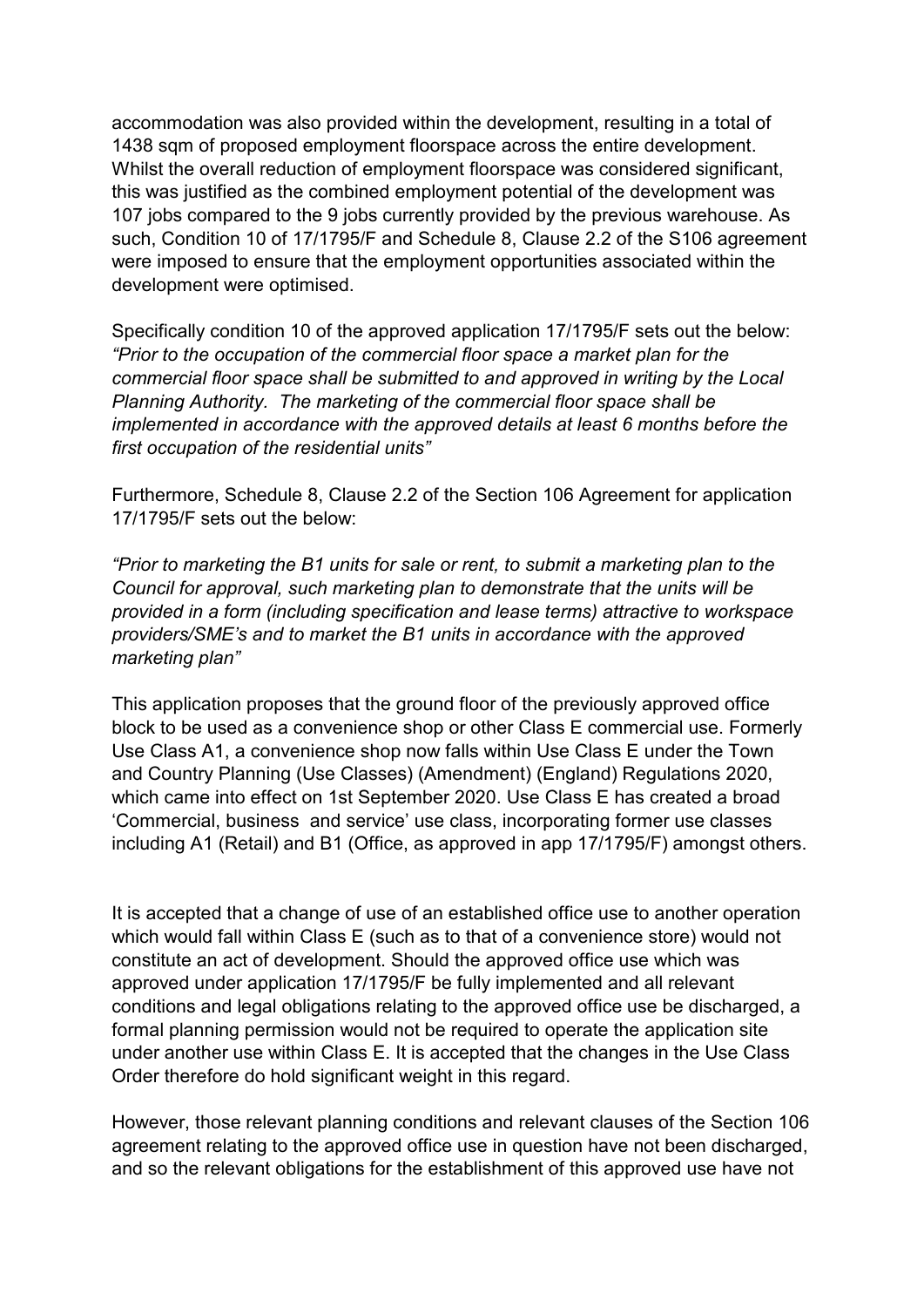#### been completed.

Officers note that marketing information has been submitted to discharge these compliance requirements as part of application 19/2798/SD and application 19/2813/I106 respectively. A copy of the marketing information provided for these applications is also provided as ancillary information as part of this application. However, it is understood that these applications currently remain ongoing as the marketing information currently provided is not considered to be satisfactory. The applicant set out in email correspondence that further meetings with respect to continued discussions relating to marketing reports were expected to take place after the statutory expiry date for this application had passed.

With respect to the lack of compliance with the above conditions and Section 106 Clauses, it is considered that the change of use of the application site approved in application 17/1795/F would conflict with these requirements. As such, the proposed development is considered to be unacceptable in principle and would fail to optimise the employment opportunities associated with the development. The proposal is therefore considered to not be in compliance with Chapter 6 of the adopted NPPF (2021), Policy GG5, E1 and E2 of the adopted London Plan (2021) and E(a) of the adopted Core Strategy (2014).

Notwithstanding the above, the other remaining planning considerations for this application are assessed below.

## **Design and appearance:**

Policy D3 of the London Plan (2021) states that development proposals should be of high quality, enhancing local context by delivering buildings and spaces that positively respond to local distinctiveness through their layout, orientation, scale, appearance and shape, with due regard to existing and emerging street hierarchy, building types, forms and proportions.

Policy DH1 of the Core Strategy (2014) requires all developments to be of a high quality of design and demonstrate that they positively contribute to the improvement of both the built and natural environments.

The submissions set out that no external changes to the existing building are brought forward as part of the submissions. As such, the proposed development would be in accordance with Policy D3 of the London Plan (2021) and Policy DH1 of the Royal Greenwich Local Plan: Core Strategy with Detailed Policies (2014).

#### **Impact on neighbouring amenity:**

Policy DH(b) of the Core Strategy requires new development to demonstrate that there would be no significant loss of amenity to adjacent or nearby properties, by reducing the amount of daylight, sunlight, privacy or outlook they enjoy, by creating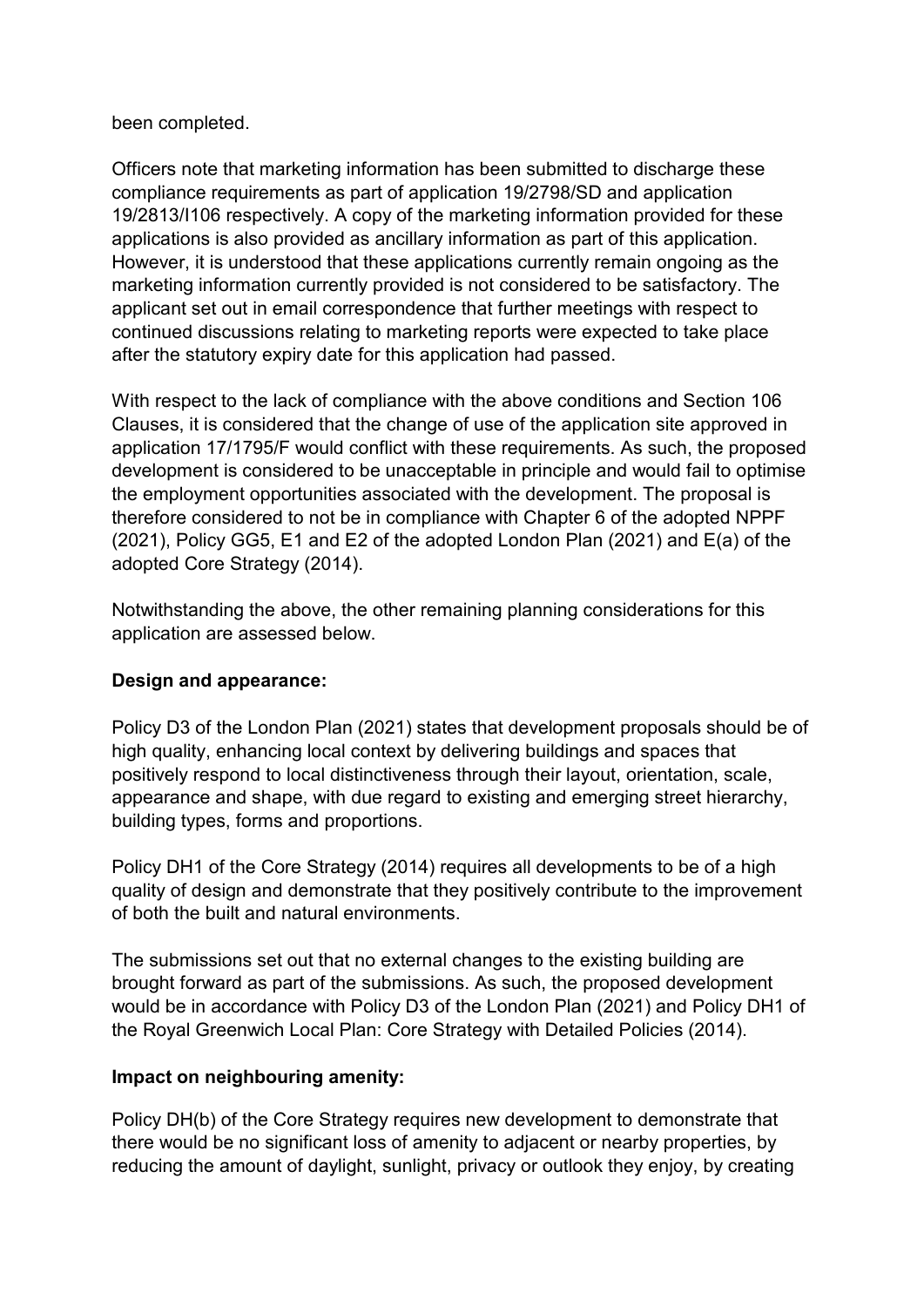an unneighbourly sense of enclosure, or by unacceptably impacting the wind environment or microclimate.

Additionally, Policy E(a) of the Core Strategy states that proposals which have an adverse effect on the amenity of adjacent occupiers or uses, and especially where proposals would be likely to result in the unacceptable emission of light, vibrations, odours, fumes, dust, water and soil pollutants or grit, will be refused.

The proposed development does not bring forward any changes to the external alterations of to the existing building. As such, it is considered that the development would not bring forward any unacceptable impacts to neighbouring amenity with respect to loss of daylight/ sunlight, sense of enclosure, overlooking, or loss of privacy beyond those impacts which already lawfully exist.

The conversion of an office use to any use falling within Class E, given their similar nature and by definition their falling within the same new use class, is not considered to result in any unacceptable noise related impacts to the surrounding area.

With respect to the size of the proposed unit to be converted (218sqm) and taking into account anticipated sizes for staff areas and storage spaces, it is not anticipated that the frequency of deliveries would result in any unacceptable amenity impacts to the surrounding area beyond the existing lawful use of the site as an office space.

Overall, it is considered that the proposed development would be in accordance with Policy D14 of the adopted London Plan (2021) and Policies DH(b) and E(a) of the Royal Greenwich Local Plan: Core Strategy with Detailed Policies (2014).

## **Transport and Highways:**

Policy T2 of the London Plan states that development proposals should deliver patterns of land use that facilitate residents making shorter, regular trips by walking or cycling. Policy T2 also states that development proposals should reduce the dominance of vehicles on London's streets whether stationary or moving.

Policy T6 of the London Plan states that car-free development should be the starting point for all development proposals in places that are (or are planned to be) well-connected by public transport, with developments elsewhere designed to provide the minimum necessary parking.

The site has a PTAL of 4, which indicates an above average level of public transport accessibility. The site falls within the Charlton Controlled Parking Zone.

Policy T6.3 of the LP sets out that new retail development should avoid being car-dependent and should follow a town centre first approach. For a retail development of this size, the London Plan sets out that the development should provide 1 spaces per 75sqm of GIA.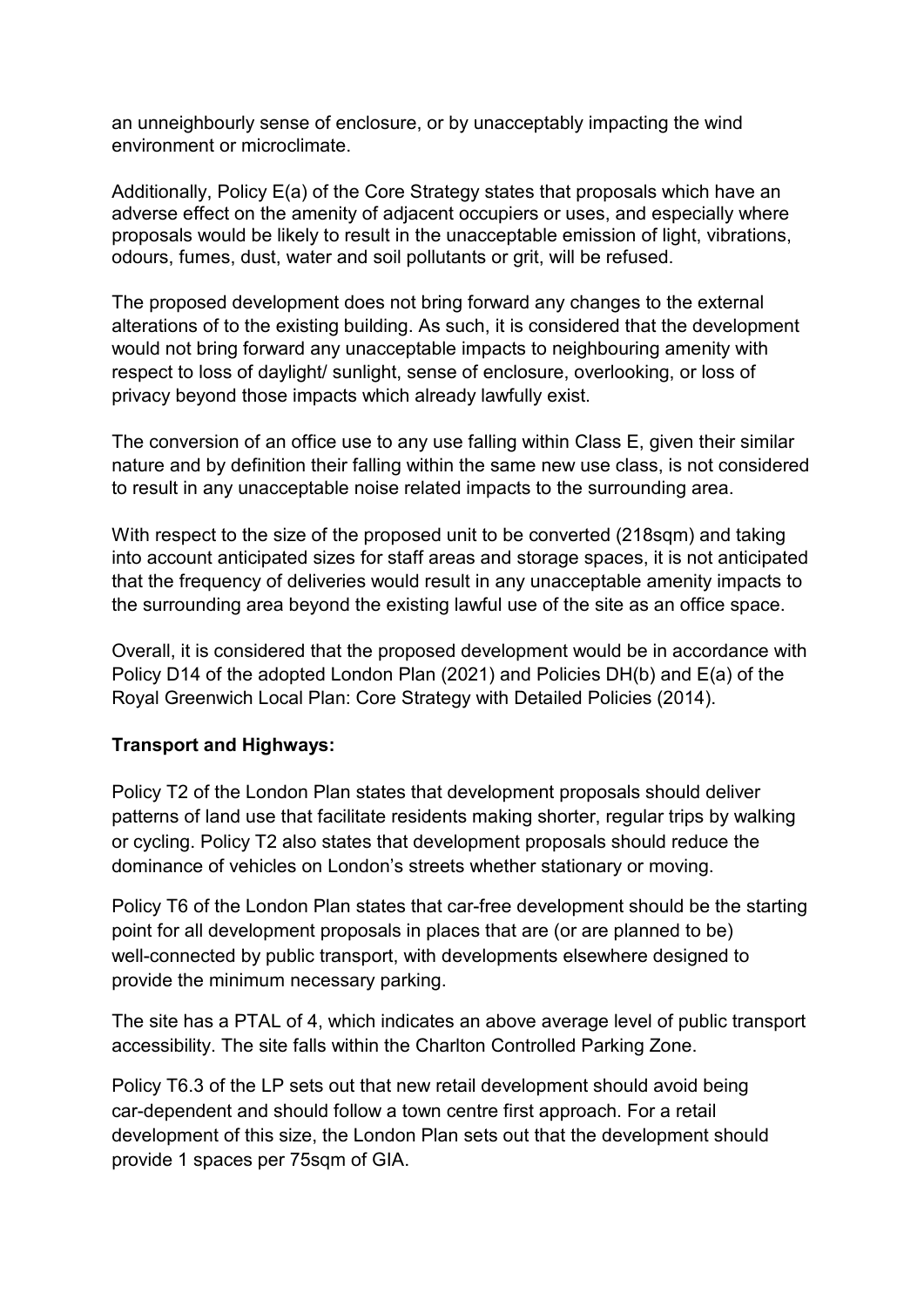The proposed development brings forward plans for 1 car parking space to serve the proposed alternative ground floor use. Given the provision of parking spaces for the office uses above, it is anticipated that these spaces could be used to serve the proposed residential use out of office working ours. This provision is considered to be generally in accordance with the provisions of the London Plan (2021) and the Local Plan and is acceptable with reference to the high level of public transport accessibility.

Overall, the proposal is therefore not considered to result in a significant impact on the road and pedestrian network and is therefore consistent with Policy T2, T6 and T6.2 of the London Plan (2021) and Policies IM4, IM(a) and IM(c) of the Core Strategy.

# **Cycle Storage:**

Policy T5 of the London Plan states that development proposals should help remove barriers to cycling and create a healthy environment in which people choose to cycle. The policy is clear that proposals should do this by meeting providing cycle parking at least in accordance with the minimum standards set out in Table 10.2 and Figure 10.3. The cycle parking should be fit for purpose, secure and well-located.

Within Policy T5, Table 10.2 in the London Plan sets out that a proposal of the type brought forward in this application should provide 1 space per 250 sqm of retail floor space.

This is supported by Policy IM(b) and IM(c) of the Core Strategy.

Examining the submitted floorplans and taking into account the office floorspace positioned above the application site, it is considered that the cycle parking provision proposed would be sufficient in this instance.

## **Waste and Recycling Storage:**

Policy H5 of the Core Strategy identifies that development needs to minimise the production of waste, to promote the reuse and recycling of waste materials and to ensure that waste disposal is environmentally responsible. As such residential schemes should incorporate measures for community recycling that minimises waste disposal and should provide refuse bins and recycling boxes. This is supported by London Plan Policies SI7 and SI8.

The submissions provide a bin storage area on the ground floor which would serve the new Class E unit and the office units positioned above the site. Submissions have also been provided to show that a refuse collection vehicle could safely access the building. This is considered to be an acceptable location and servicing strategy, however no details of the specific bin provision afforded to the proposed new unit has been brought forward in the submissions. Had this application been recommended for approval, these details would have been secured via a condition